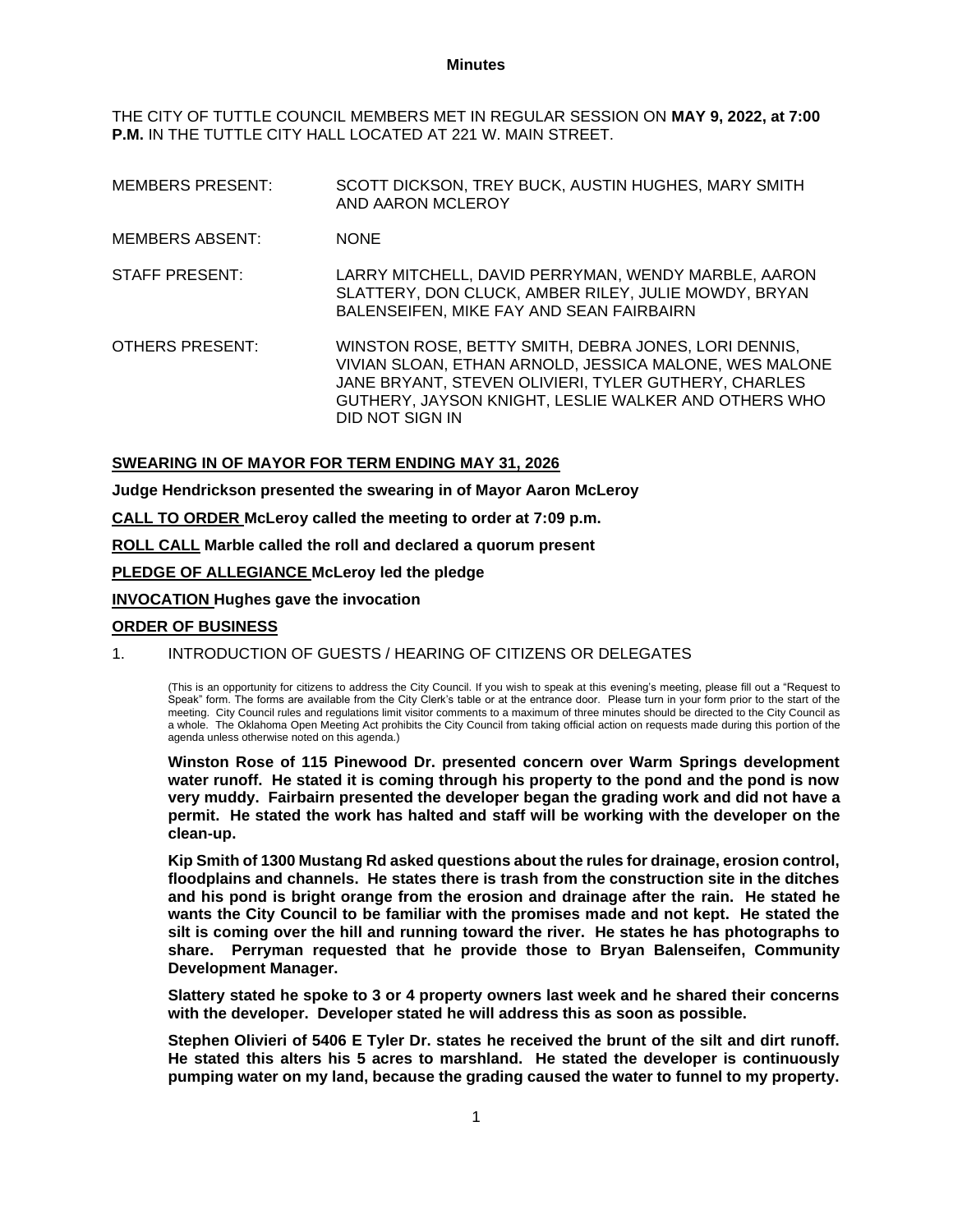**He stated issues with the well having silt in the water. He stated buckets of hydraulic oil washed on his land and he has concerns about the land and the safety of his livestock.** 

# 2. PRESENTATIONS, PROCLAMATIONS AND RECOGNITION

a. INTRODUCTION of new employees

## **Slattery introduce new employee Ethan Arnold that was hired April 18, 2022.**

b. RECOGNITION of Assistant Police Chief Michael Scott for twenty years of service

## **McLeroy presented this will be on next month agenda.**

3. Discussion and questions regarding items on the consent docket

#### **None**

#### 4. CONSENT DOCKET

(This item is placed on the agenda so that the City Council, by unanimous consent, can designate routine items and those items requiring minimum discussion to be approved or acknowledged in one motion. If any item does not meet with approval of all Councilmembers, that item will be removed from the consent docket and considered in regular order. In reviewing and responding to any agenda item, the Council may, in whole or in part, adopt, approve, conditionally approve, ratify, deny, defer, amend, strike or continue any item.)

- a. APPROVAL minutes for City Council meeting April 11, 2022
- b. APPROVAL minutes for City Council workshop meeting April 11, 2022
- c. APPROVAL minutes for City Council workshop meeting April 25, 2022
- d. ACKNOWLEDGMENT receipt of payroll and claims for April 2022
- e. APPROVAL and RATIFICATION all action taken by the Tuttle Public Works Authority for April 2022
- f. APPROVAL and RATIFICATION all action taken by the Tuttle Development Authority for April 2022
- g. ACCEPTANCE of donation of perpetual easement from David and Jenny Sinning located at 921 Spruce Drive, Section 33, Township 10 North, Range 5 West
- h. APPROVAL of. Gov domain registration letter requesting tuttleok.gov to replace cityoftuttle.com
- i. APPROVAL adopting the agreement for administrative services with Pension Solutions, including fee schedule addendum for City of Tuttle Money Purchase Plan 401(a) retirement
- j. APPROVAL renewal of agreement with Keystone Flex Administrators for administrating the city's Section 125 Cafeteria Plan, Section 105 HRA Plan, and COBRA
- k. APPROVAL of Environmental Review for Tuttle Housing Authority
- l. APPROVAL of upgrade to 14 Storm Sirens under the approval of state contract SW0404F by Goddard Enterprises for a cost not to exceed \$101,226.36

**Motion was made by Hughes, seconded by Smith to approve Items 4a through 4l on the consent docket. Motion carried as follows: Aye: Dickson, Buck, Hughes, Smith and McLeroy Nay: None**

5. CONSIDERATION of Items Removed from Consent Docket

**Strike**

- 6. COMMUNITY DEVELOPMENT
	- a. None
- 7. GENERAL GOVERNMENT
	- a. DISCUSSION, CONSIDERATION and POSSIBLE ACTION, including, but not limited to, Approval, Denial, Amendment, Revision or Conditional Approval, in Whole or in Part regarding amendment to Tuttle Youth Soccer Club (TYSC) agreement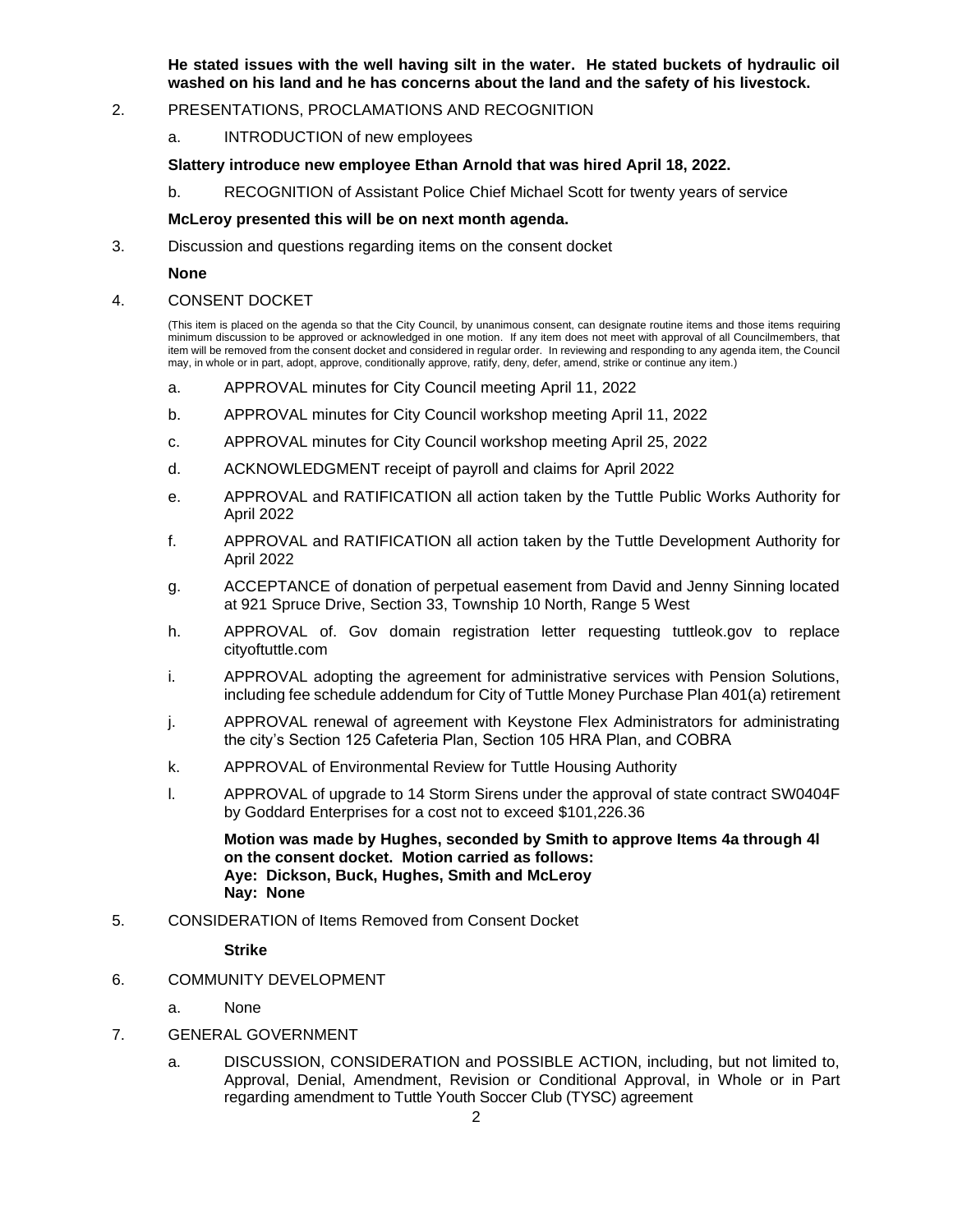**Mitchell presented staff met with soccer club and he thinks this is ready to approve. Dickson stated he noticed only minimal changes. McLeroy asked about concession stand. Slattery stated the westside of the structure could be a concession stand but nothing was built during construction for that use.**

**Motion was made by Hughes, seconded by Dickson to approve amendment to Tuttle Youth Soccer Club (TYSC) agreement. Motion carried as follows: Aye: Dickson, Buck, Hughes, Smith and McLeroy Nay: None**

b. DISCUSSION, CONSIDERATION and POSSIBLE ACTION, including, but not limited to, Approval, Denial, Amendment, Revision or Conditional Approval, in Whole or in Part regarding Inter-local agreement with South Central Planning and Development Commission through Association of Central Oklahoma Governments (ACOG) for use of My Gov Online software

**Balenseifen presented this will be used by Community Development and Public Works. It is less expensive than the two systems used currently and has better features. Hughes commented the city will save \$3300 annually for better software. Mitchell stated this is a standard agreement with ACOG (Association of Central Oklahoma Governments). Dickson asked if ACOG owns the software. Mitchell stated they offer this through their agency as a partnership program for cities. Balenseifen stated Louisiana company owns the software, it was created by government for government. Smith asked if this is better than what we use. Slattery stated it is as good or better. It will put all departments on the same platform, and it has some advantages that other software does not have.**

**Motion was made by Dickson, seconded by Smith to approve Inter-local agreement with South Central Planning and Development Commission through Association of Central Oklahoma Governments (ACOG) for use of My Gov Online software. Motion carried as follows: Aye: Dickson, Buck, Hughes, Smith and McLeroy**

**Nay: None**

c. DISCUSSION, CONSIDERATION and POSSIBLE ACTION, including, but not limited to, Approval, Denial, Amendment, Revision or Conditional Approval, in Whole or in Part regarding Election of two Trustees for Oklahoma Municipal Assurance Group Board of **Trustees** 

**Marble presented the council will need to choose and nominate two from the list of five nominees. She stated two sent letters requesting your support. Smith asked if the incumbents are doing there jobs well and Marble stated yes, as far as we know. Smith asked City Manager if he knew any of the candidates and he stated he knows some and any on the list would be capable. Hughes stated he would have a hard time picking anyone that did not send a letter explaining why they want the position.** 

**Motion was made by Hughes, seconded by Dickson to approve nomination of Vickie Patterson and Lindsey Grigg-Moak as Trustees for Oklahoma Municipal Assurance Group Board of Trustees. Motion carried as follows: Aye: Dickson, Buck, Hughes, Smith and McLeroy Nay: None**

d. DISCUSSION, CONSIDERATION and POSSIBLE ACTION, including, but not limited to, Approval, Denial, Amendment, Revision or Conditional Approval, in Whole or in Part regarding appointment to Position 2 of the Board of Adjustment for a term ending June 30, 2023

# **No Action Taken**

e. DISCUSSION, CONSIDERATION and POSSIBLE ACTION, including, but not limited to, Approval, Denial, Amendment, Revision or Conditional Approval, in Whole or in Part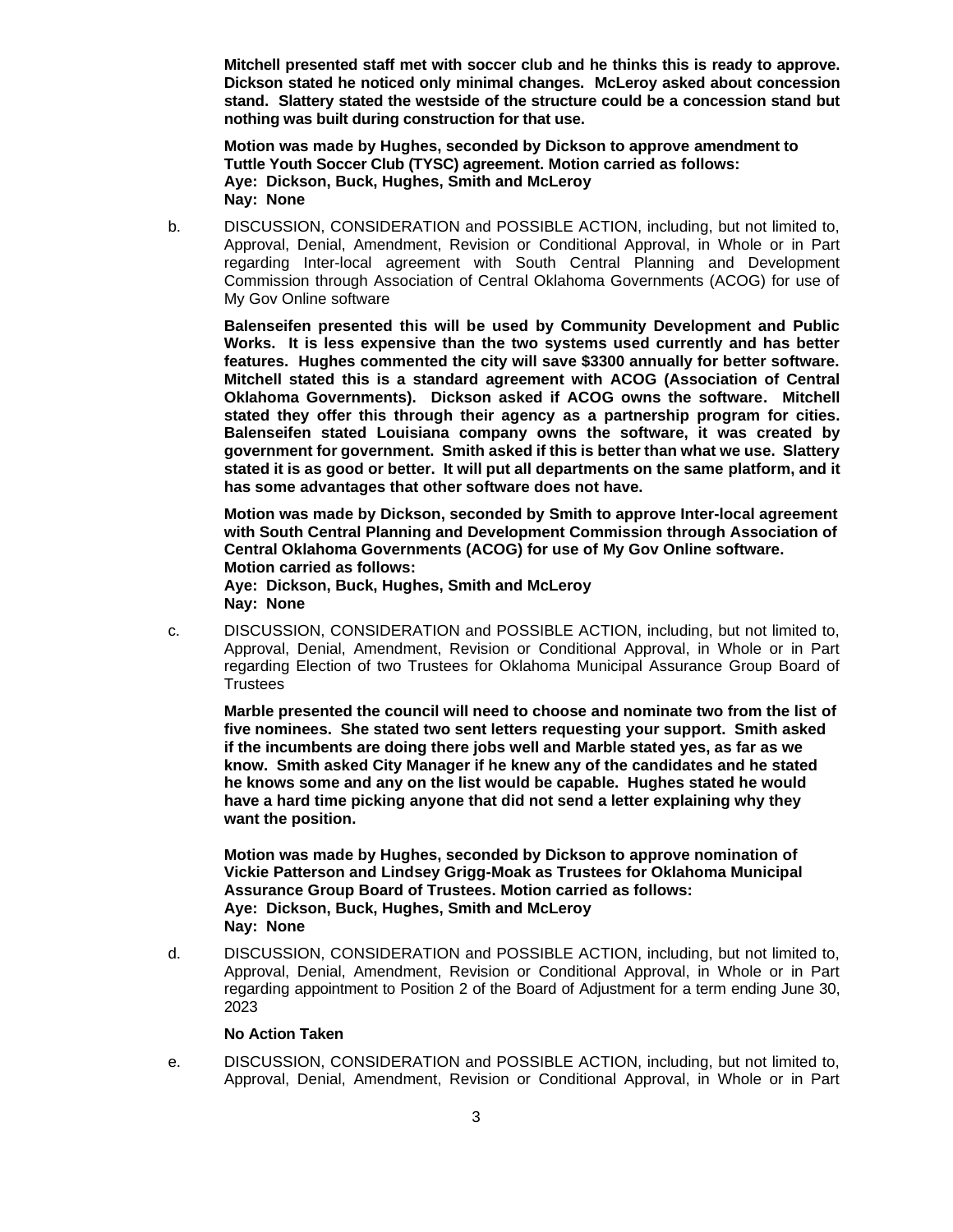regarding appointment to Position 1 of the Board of Adjustment for a term ending June 30, 2022

# **No Action Taken**

f. DISCUSSION, CONSIDERATION and POSSIBLE ACTION, including, but not limited to, Approval, Denial, Amendment, Revision or Conditional Approval, in Whole or in Part regarding appointment to Position 4 of the Tuttle Planning Commission for a term ending June 30, 2024

**McLeroy stated he did not contact the applicant. Dickson stated prefers to wait for interview before appointing.**

### **No Action Taken**

g. DISCUSSION, CONSIDERATION and POSSIBLE ACTION, including, but not limited to, Approval, Denial, Amendment, Revision or Conditional Approval, in Whole or in Part regarding selection of the representative to Tuttle Area Chamber of Commerce's Board of **Directors** 

**Motion was made by Smith, seconded by Dickson to approve the nomination of Austin Hughes as the representative to Tuttle Area Chamber of Commerce's Board of Directors. Motion carried as follows: Aye: Dickson, Buck, Hughes, Smith and McLeroy Nay: None**

h. DISCUSSION, CONSIDERATION and POSSIBLE ACTION, including, but not limited to, Approval, Denial, Amendment, Revision or Conditional Approval, in Whole or in Part regarding selection of representatives to the Association of Central Oklahoma Government's Technical Committee (TC) and Areawide Planning and Technical Advisory Committee (APTAC)

**Smith stated Tim Young served on these committees. She said it should be a staff member on these boards not a council member. Mitchell stated there are two boards the need a representative.** 

**Motion was made by Smith, seconded by Dickson to nominate Bryan Balenseifen as the representatives to the Association of Central Oklahoma Government's Technical Committee (TC) and Areawide Planning and Technical Advisory Committee (APTAC). Motion carried as follows: Aye: Dickson, Buck, Hughes, Smith and McLeroy Nay: None**

i. DISCUSSION, CONSIDERATION and POSSIBLE ACTION, including, but not limited to, Approval, Denial, Amendment, Revision or Conditional Approval, in Whole or in Part of Employee Health Insurance renewal

**Marble stated this was placed on the agenda in the event the Council is ready to make a decision. McLeroy stated he has questions and asked if this should be continued or discuss now. Dickson asked when does enrolment start. Marble stated we have not set the date, but we can start as early as June 1st. Dickson asked how long the enrollment process lasts and how long it takes to complete the changes. Marble stated enrollment is a week and it takes about a week after to get all changes made. We could wait until the next meeting on June 13th and then have enrollment that week, still giving time for all to be complete by July 1st. Hughes stated that would rush things and be stressful. McLeroy is concerned that we are not enforcing the rules we have currently, with people on the policy that are not eligible because they have other insurance available to them. Perryman stated there is a question about whether there is a policy in place. Mitchell stated if the policy is in place, then we can enforce it. Perryman stated, let us look at the**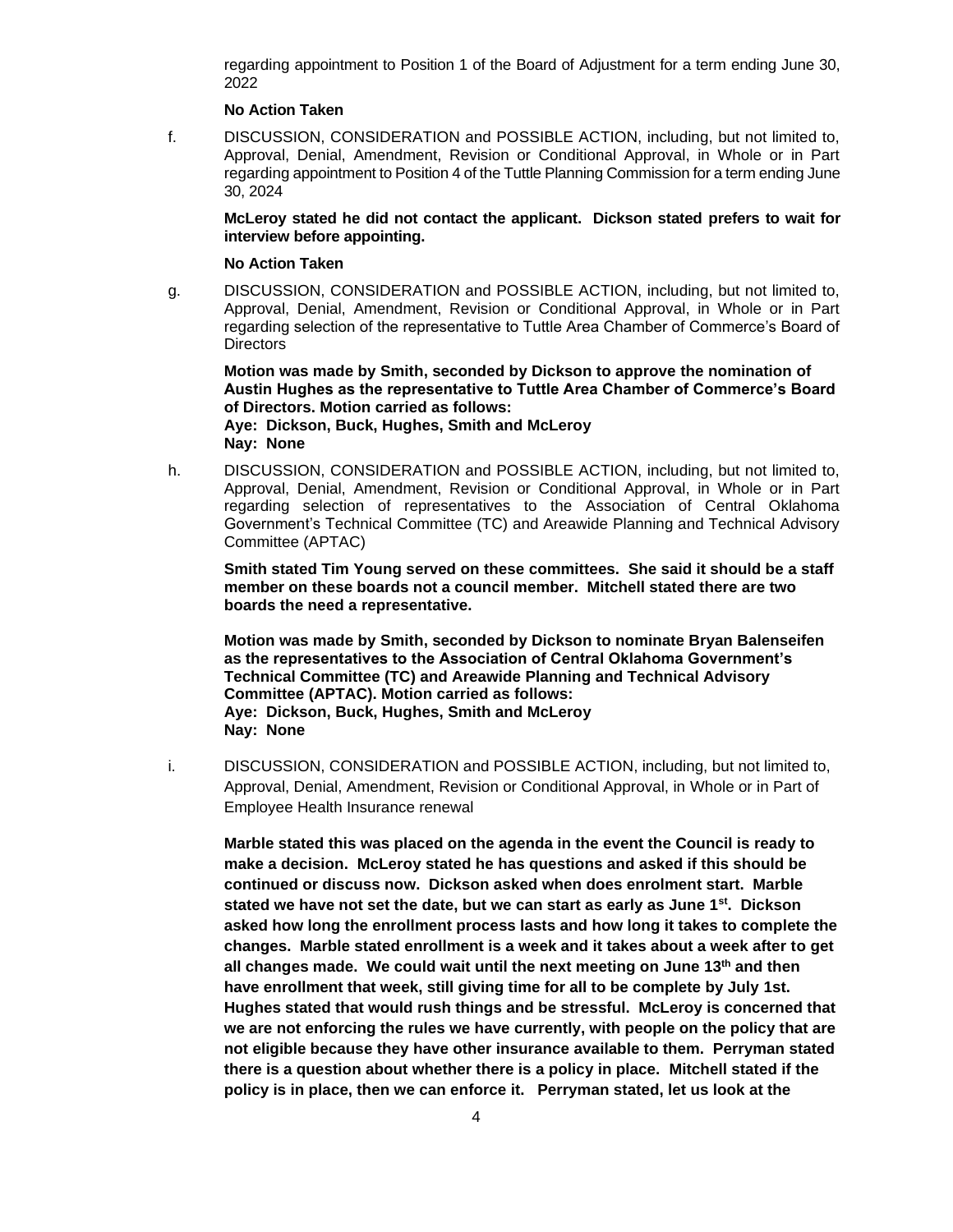**policy and determine if it is in place and enforceable and if it is, staff will enforce the policy. Perryman stated job-based plans must provide a thirty-day enrollment period. Perryman stated he will look at the policy and communicate with staff if there is an enforceability issue. Hughes stated in the handbook the employerbased plan is not clear. He stated the spouse monthly premium cost is incorrect in the handbook. Mowdy stated the HRA section in the handbook needs to be updated. Dickson asked if those changes would be independent of the plan. Perryman stated yes. Smith presented as we discussed there is a 15% increase this year and we have 20% budgeted. Handbook change is severable from the plan, so probably no reason not to renew the plan. Hughes agreed but would like to figure out the spousal coverage; if they have access to another plan, and they should not be on our plan then that needs to be enforced. Dickson agreed that we should accept this. Dickson asked should handbook be updated. Hughes stated yes before July 1, because it is violation of our rules. Perryman stated even if we don't do an in-depth revision, we need to update those sections discussed and eliminate that maximum cost number. Marble stated she and Julie will work on this to present at the June meeting. Dickson stated we need to look at options during budget time. Hughes stated it is unfortunate that the renewal does not coincide with the budget year, but we have to go with what we have and we will have knowledge for budget planning in the fall.**

**Motion was made by Dickson, seconded by Smith to approve the Employee Health Insurance renewal as it was presented. Motion carried as follows: Aye: Dickson, Buck, Hughes, Smith and McLeroy Nay: None**

j. DISCUSSION, CONSIDERATION and POSSIBLE ACTION, including, but not limited to, Approval, Denial, Amendment, Revision or Conditional Approval, in Whole or in Part regarding **Ordinance 2022-09** providing for a Library Service to the City of Tuttle

**Smith presented budget for library was provide by the librarian Vivian Sloan. Smith stated we need to get something going or we won't be eligible for state grants. Dickson asked if this is coming from the operating budget and what will be the funding source. Smith stated it is in the budget to fund. Mitchell stated grants would only make up about 20% of the budgeted amount. He stated the city would have to maintain their obligation once they take this on. Hughes asked how much is budgeted and Mitchell stated \$57,000. Hughes stated that is not enough for one full time employee. Sloan stated she is only working part time and it would allow for her, an assistant and an intern all working part time. Hughes asked how much income the library makes. Sloan stated very little, just some revenue from fines and printing. Smith stated most funds come from the community. Sloan stated the friends of the library will continue to be involve in fund raising and helping with purchases. Dickson asked how much the library receives in contributions and it was stated approximately \$30,000. Bryant stated the friends' group will continue to support the needs of the library that the city budget does not support. Hughes stated concerns that the budget amount will continue to increase and asked if the city is ready to keep up with this. Smith stated Tuttle is the largest town in Oklahoma that does not have a library funded by municipal government. She stated a library is a resource for the community. Dickson stated what is budgeted is only .003 percent of the \$20 million city budget. Sloan stated that people moving here set up their utilities and then visit the library. McLeroy presented his concern that our employee budget is already busted for the year. Mitchell stated these funds have not been spent, so there is \$57,000 for the remainder of this year. Dickson stated we need to provide more amenities as a city, for quality of life, for employees, for goodwill and this is worthwhile. Hughes stated he is not against the library, but we just approve a \$44,000 increase for health insurance and with every yes there has to be a no. Dickson stated he disagrees because these things are budgeted. He stated we need to find solutions**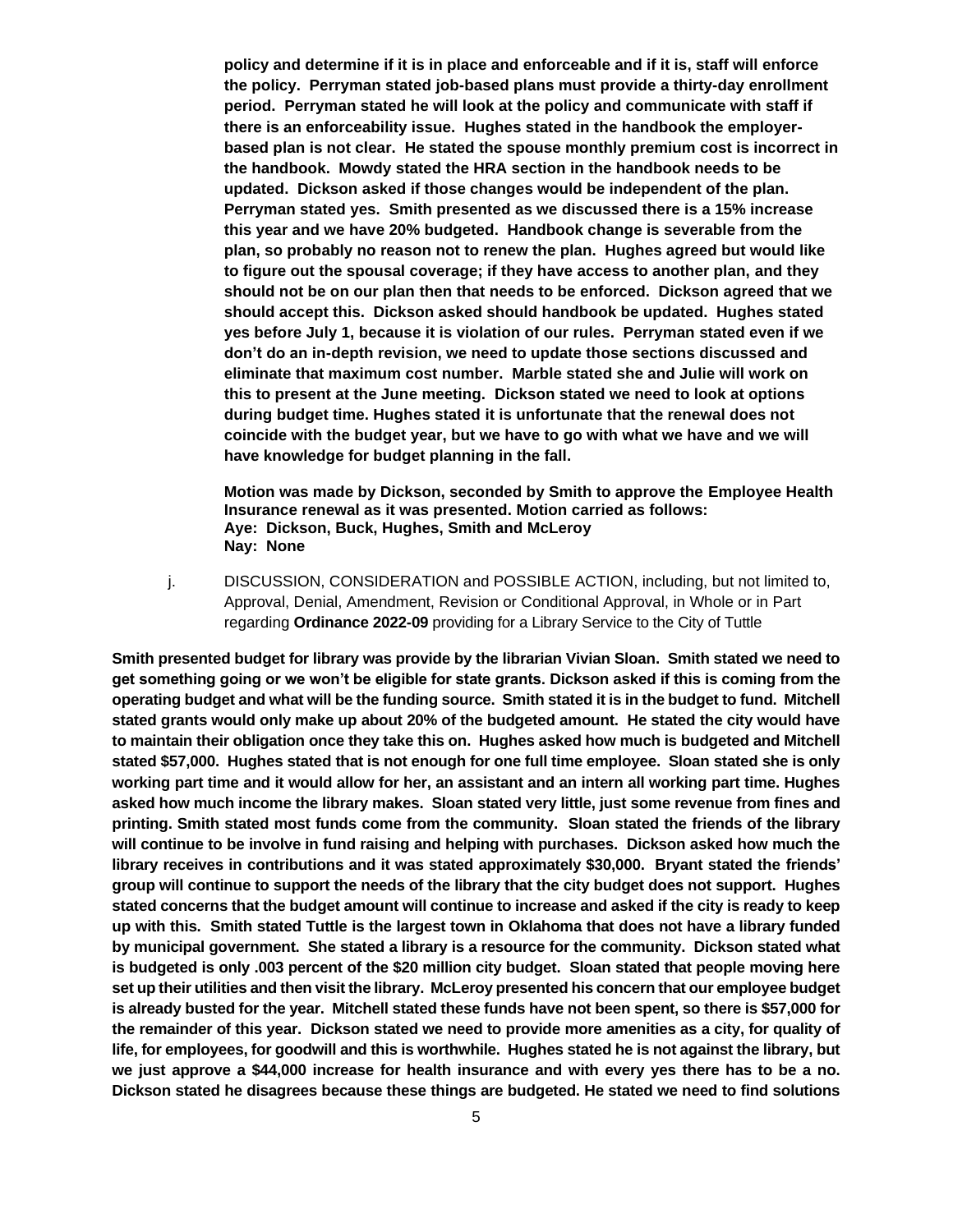**and it does not have to be a win-loss, it could be win-win. McLeroy discussed the loss of control for employee hiring and pay from previous management and he is concerned about tax revenues decreasing and lack of other funding. Dickson asked when the right time would be to do the library and Hughes stated when we have 10% in reserves. Hughes stated he does not want to vote on this until a permanent city manager is in place. Kip Smith presented the library provides a valuable service. He stated the city should understand the value of the service and not be so concerned about the cost. McLeroy stated he has 2 concerns and will be a no vote because of getting locked into funding and the potential increase of funding. He stated he would like to come up with a funding source. He discussed the city making a donation each year. Sloan stated that would help but still not eligible for grants. Buck stated he would vote no because he has not been involved in budgeting, so he is not comfortable creating a new department. Smith asked that we find a revenue source to fund the library. McLeroy asked that the city do a survey to see if citizens are in favor of a municipal library.** 

> **Motion was made by Smith, seconded by Dickson to TABLE Ordinance 2022-09 providing for a Library Service to the City of Tuttle. Motion carried as follows: Aye: Dickson, Buck, Hughes, Smith and McLeroy Nay: None**

#### 8. STREETS

a. DISCUSSION, CONSIDERATION and POSSIBLE ACTION, including, but not limited to, Approval, Denial, Amendment, Revision or Conditional Approval, in Whole or in Part regarding Street Improvement plan for FY2022

**Slattery stated this is the continuation of our discussion from the April 2, 2022 meeting. He presented crosswalk memo, stated section line cost is higher than what was presented, and the one mile of gravel cost increased. Perryman stated since the last meeting the city was served a petition asking for \$1.5 million in road assessment fees. He stated we should pause on section line roads on this until litigation is resolved.**

**Motion was made by Dickson, seconded by Hughes to approve the crosswalk striping and neighborhood street improvement plan for FY2022 as presented, deleting the section line roads. Motion carried as follows: Aye: Dickson, Buck, Hughes, Smith and McLeroy Nay: None**

**Motion was made by Hughes, seconded by Smith to recess the city council meeting at 9:12 p.m. and resume after TPWA and TDA meetings. Motion carried as follows: Aye: Dickson, Buck, Hughes, Smith and McLeroy Nay: None**

**Motion was made by Hughes, seconded by Dickson to reconvene the city council meeting at 9:14 p.m. Motion carried as follows: Aye: Dickson, Buck, Hughes, Smith and McLeroy Nay: None**

# 9. INFORMATION AND REPORTS

### a. City Manager and Department Reports

**Fairbairn presented update on WWTP and waiting on DEQ for permit approval. Balenseifen presented Warm Springs halted grading until DEQ approval. Stated the developer paid the engineering fees but had no erosion control in place. McLeroy ask how they were able to start project and Fairbairn stated the city does not get any notification about DEQ permits. Perryman stated we should push DEQ for fines and remediation.**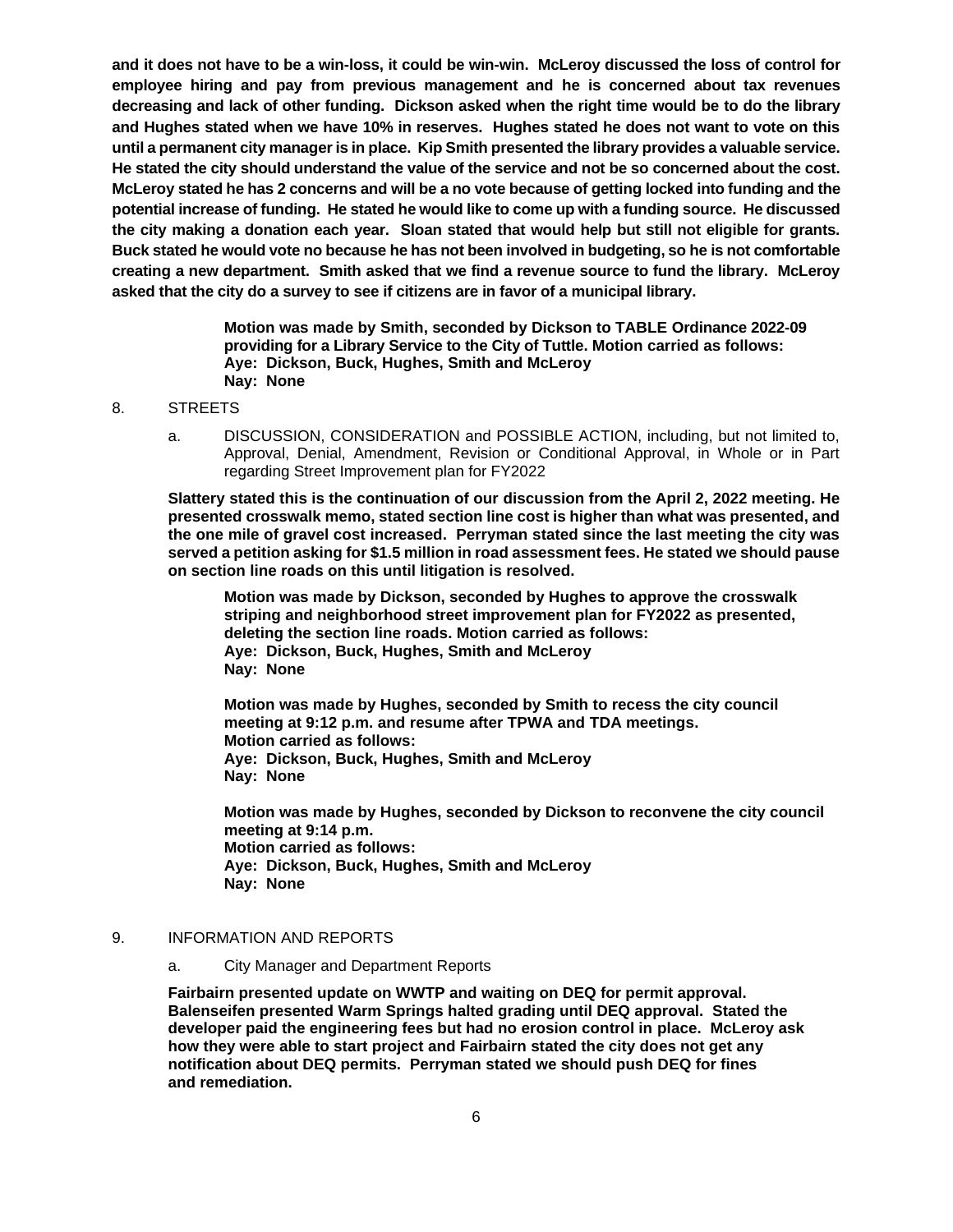**McLeroy asked about a shop building and water drainage on onto a neighbor's property. Perryman stated that is a civil matter and possibly city ordinance has been violated, but these are private matters.**

**Cluck presented in the process of hiring and animal control officer and losing one police officer this month.**

**Marble presented the new credit card bill pay system has been launched. She stated the directions to sign up are on the website, posted in the newsletter and on social media. Everyone will need to cancel Xpress bill pay and sign up to use the new system.** 

**Mitchell presented he is working with Newcastle on a new water contract that David is reviewing. Need to address water conservation and review our options with the possibility of a dry summer.**

b. Council Member Reports

**Smith presented TNT fireworks will be doing fireworks at the rodeo grounds on June 11th .**

**Motion was made by Smith, seconded by Dickson to enter Executive Session at 9:39 after a five-minute break. Motion carried as follows: Aye: Dickson, Buck, Hughes, Smith and McLeroy Nay: None**

**Motion was made by Dickson, seconded by Smith to reconvene the City Council Meeting at 10:39 p.m. Motion carried as follows: Aye: Dickson, Buck, Hughes, Smith and McLeroy Nay: None**

**Perryman announced for the record that only items on the agenda were discussed in Executive Session and no action was taken in Executive Session.**

## 10. EXECUTIVE SESSIONS

(Section 307, Title 25, Oklahoma Statutes permits the public body to meet in executive session for certain specified reasons under certain specified conditions. Any formal action will occur in regular session)

a. Discussion and Consideration and Possible Action in Response to Pending Litigation filed by Citizen Energy and Roan Resources. Potential Executive Session for Confidential Communications between the City Council and City Manager of the City of Tuttle and the City Attorney pursuant to 25 O.S. Section 307(B)(4) if the City Council with the advice of its attorney determines that disclosure will seriously impair the ability of the City of Tuttle to process the pending litigation and protect the interest of the City in said litigation and related claims and investigation in the best interest of the City of Tuttle and the public, including its citizens and taxpayers.

**Motion was made by Smith, seconded by Hughes to approve the advice of its attorney to respond to pending litigation and protect the interest of the City in said litigation and related claims and investigation in the best interest of the City of Tuttle and the public, including its citizens and taxpayers. Motion carried as follows:** 

**Aye: Dickson, Buck, Hughes, Smith and McLeroy Nay: None**